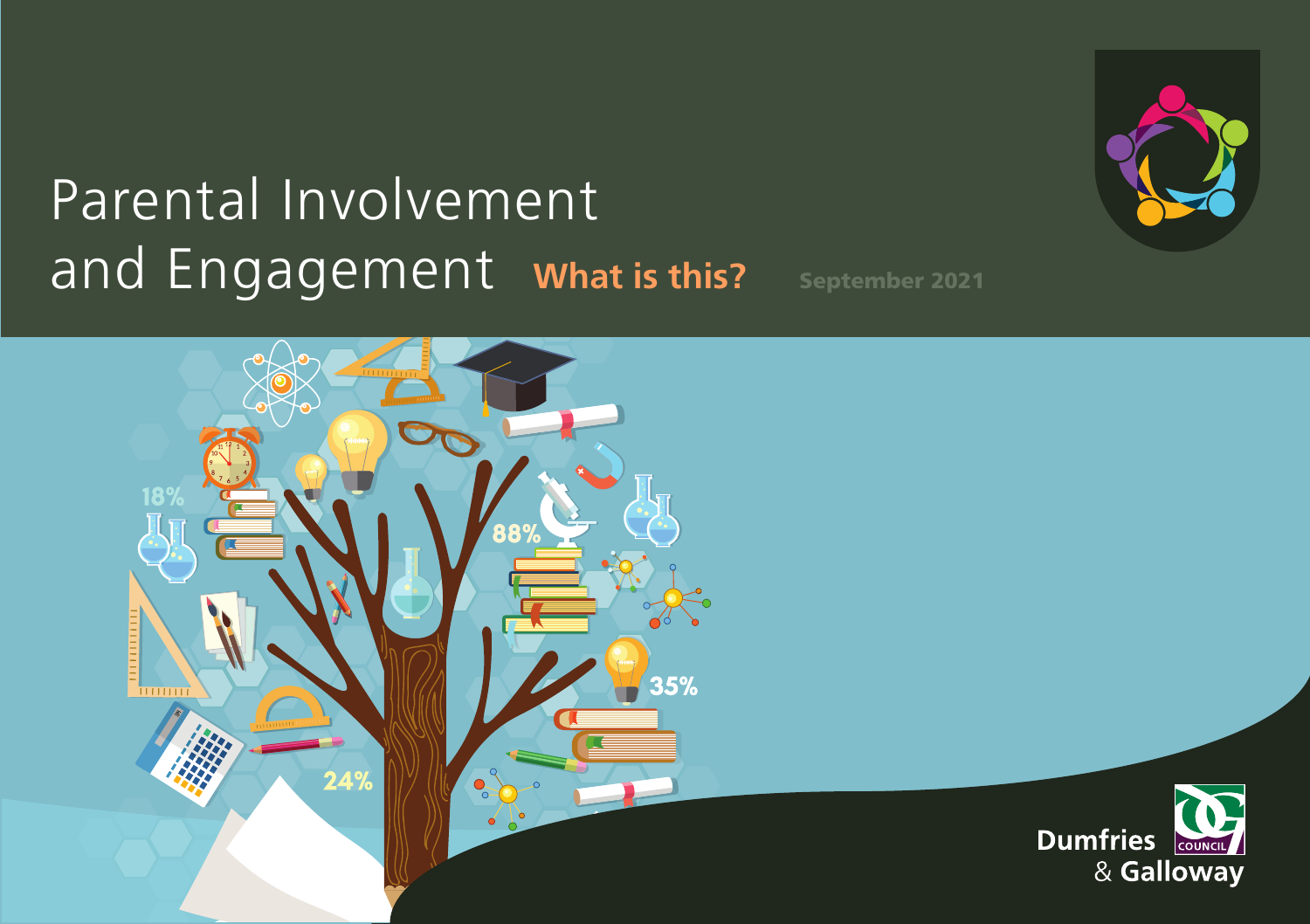Parental Involvement and Engagement: • The processes involved in preparing support agencies (via school level When parents take a supportive children for key transitions, such as information leaflets) as a reference role in their child's education there from nursery to primary, primary to point to support their children is a positive impact on children's secondary and leaving school achievements. Dumfries and Galloway Council Education and Learning Directorate has a developed a Parental Involvement and Engagement (PIE) Strategy 2018-2021 which can be found at [dumgal.gov.uk/article/17608/](http://www.dumgal.gov.uk/article/17608/Parental-Involvement) [Parental-Involvement](http://www.dumgal.gov.uk/article/17608/Parental-Involvement) This is a summary of roles and responsibilities as partners in learning.

#### Roles and Responsibilities

Partnerships are most effective when schools regard parent's views as important, take them into account and this is fully recognized and appreciated by parents. This will happen when parents and school staff are committed to partnership working and have a clear understanding of their respective roles.

#### Parents through

• Working in partnership with their child(ren)'s school will support their children's education – this might include

- 
- Discussing the opportunities available to children during key periods of their school career, such as the Senior Phase (S4-S6)
- Formulating the school's priorities for improvement (involved in the development of the School Improvement Plan)
- Revising existing school policies and introducing new policies
- Contributing to the School Handbook

#### **In addition, the Parent Council should**

- Encourage positive dialogue between school, staff and the Parent Forum.
- Play a key role in engaging with the wider Parent Forum and representing their views to the School and Local Authority
- Raise awareness of and access to sources of information and

# Schools through

- All members of staff should ensure that they treat parents as partners in the education of their child(ren)
- All members of staff have a responsibility to help to realise the potential of each individual child and to work in partnership with each child's parents to achieve this
- The Headteacher will ensure that an effective school Parental Involvement and Engagement Policy is in place and that it has been developed in conjunction with the views of parents in their respective schools
- Headteachers encourage Parents participation in school policies and involve them in the development of their School Improvement Plan
- The involvement of pupils (Pupil Councils) should consider their views on parental involvement and engagement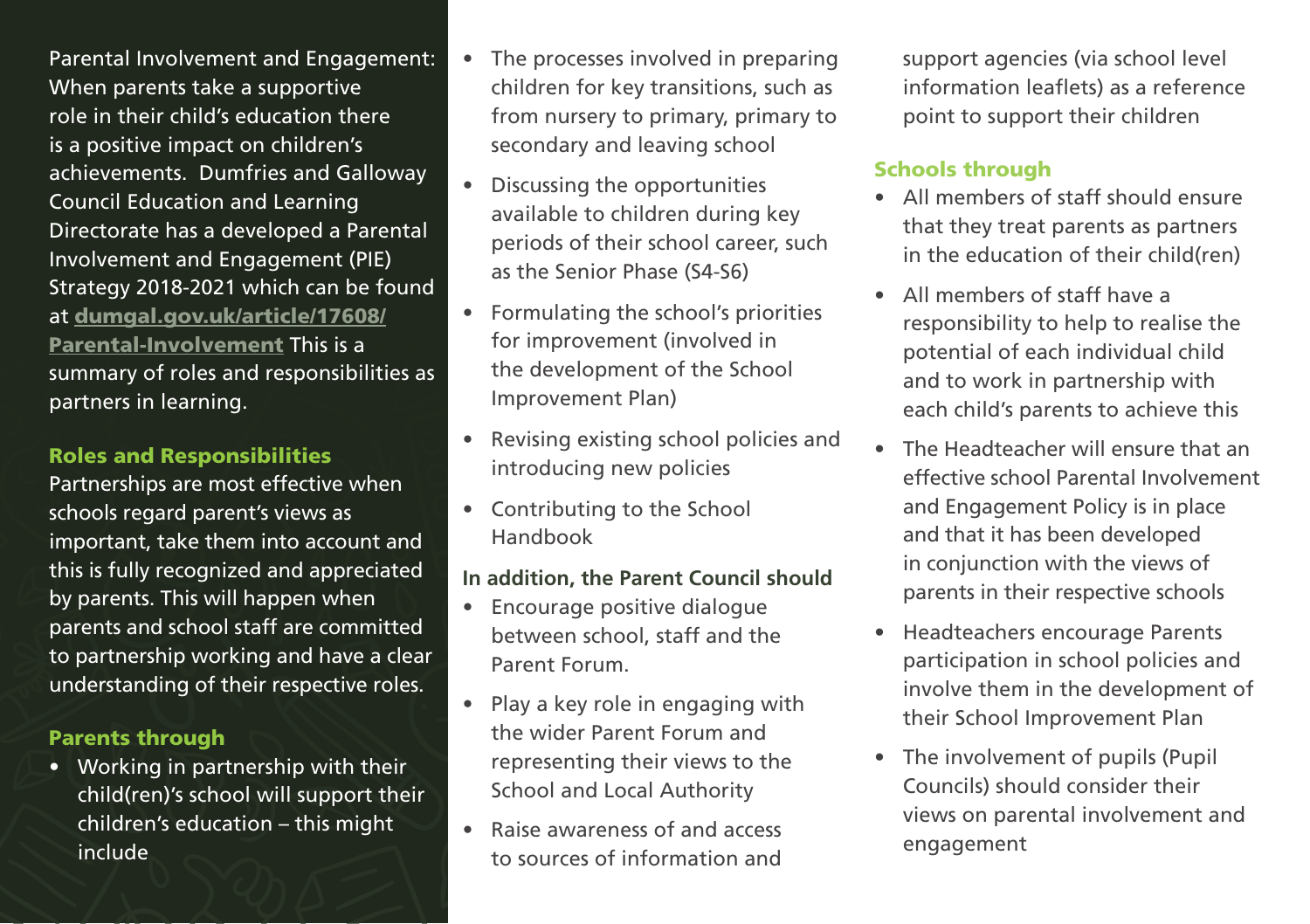• Schools may already have an existing policy on Parental Involvement and Engagement however, if not, schools should prepare one and it should be included in the cycle of policy reviews

## Schools will also consider

**Learning at home Parents are the first** and ongoing educators of their own children and, as such, should receive information and support to help develop their child's learning at home and in the community.



## [Learning at Home:](https://education.gov.scot/media/ewxgn20b/par19-4-what-does-learning-at-home-look-like.pdf)  [what does this look like?](https://education.gov.scot/media/ewxgn20b/par19-4-what-does-learning-at-home-look-like.pdf)

**Family Learning** Children in Scotland spend approximately 15% of their waking hours in school (OECD, 2014). The remaining 85% of children's time is spent at home or in their communities and this presents a potentially significant opportunity for learning. Equipping, supporting and building

the capacity of Scotland's parents to maximise children's opportunities for learning is key to raising attainment.

For more information and a review of the Family Learning by tge Scottish Government please click on the following link

# [education.gov.scot/improvement/](https://education.gov.scot/improvement/research/review-of-family-learning) [research/review-of-family-learning](https://education.gov.scot/improvement/research/review-of-family-learning)

## Education Support Services through

- Insurance and Training opportunities as part of Connect Scotland membership for Parent Councils and for schools.
- Officer support for Parental Involvement and Engagement – policy and practice.

# Parental Representation (Parental Involvement Act 2006)

This Act makes provision for all parents to be members of the Parent Forum at a school, and to have their views represented to the school, education authority and others, through a representative Parent Council for the school.

 Parental Involvement and Engagement There should also be regular consultation with pupils regarding Parental Involvement within the school. should be recorded by the school and shared with the wider parent forum through the school newsletters, blogs or as part of their regular communication strategy.

Parental Engagement is intended to support the national vision of **excellence through raising attainment**  and **achieving equity** from Early Learning and Childcare through to the Senior Phase.

**Whole school matter**s Schools should seek and consider the views of parents on the identification of priorities for their school. An ideal way to do this is through a School Improvement plan or through focus groups. This might include issues around: